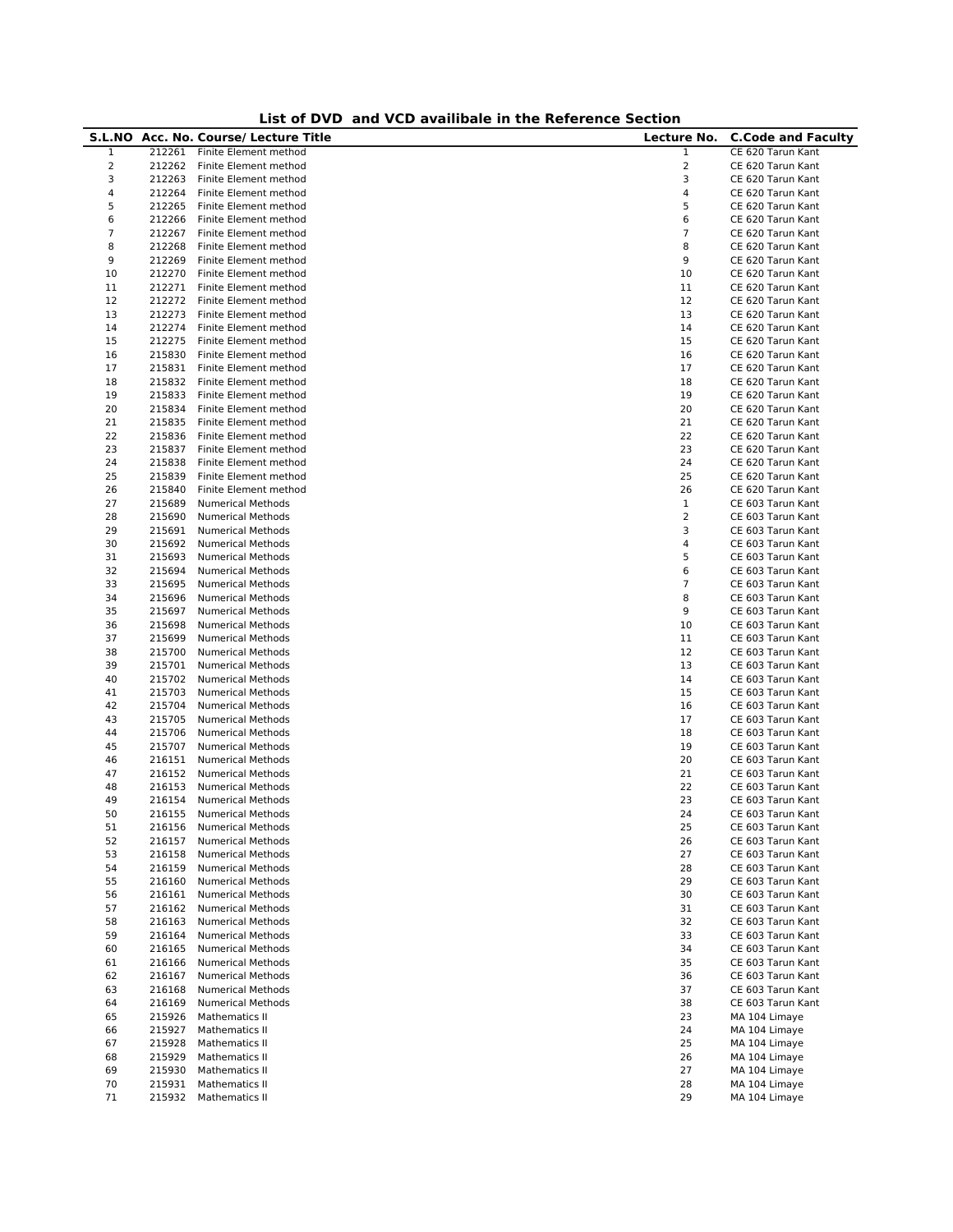| 72  | 215933 | Mathematics II                                                                       | 30           | MA 104 Limaye        |
|-----|--------|--------------------------------------------------------------------------------------|--------------|----------------------|
| 73  | 215934 | Mathematics II                                                                       | 31           | MA 104 Limaye        |
| 74  | 215935 | Mathematics II                                                                       | 32           | MA 104 Limaye        |
| 75  | 215936 | Mathematics II                                                                       | 33           | MA 104 Limaye        |
| 76  | 215937 | Mathematics II                                                                       | 34           | MA 104 Limaye        |
| 77  | 215938 | Mathematics II                                                                       | 35           | MA 104 Limaye        |
| 78  | 215939 | Mathematics II                                                                       | 36           | MA 104 Limaye        |
| 79  | 215940 | Mathematics II                                                                       | 37           | MA 104 Limaye        |
| 80  | 215941 | Mathematics II                                                                       | 38           | MA 104 Limaye        |
| 81  | 215942 | Mathematics II                                                                       | 39           | MA 104 Limaye        |
| 82  | 215943 | Mathematics II                                                                       | 40           | MA 104 Limaye        |
| 83  | 216434 | Matrix computations                                                                  | 1            | EE 636 Harish Pillai |
| 84  | 216435 | Matrix computations                                                                  | 2A           | EE 636 Harish Pillai |
| 85  | 216436 | Matrix computations                                                                  | 2B           | EE 636 Harish Pillai |
| 86  | 216437 | Matrix computations                                                                  | 3A           | EE 636 Harish Pillai |
|     |        |                                                                                      | 3B           |                      |
| 87  | 216438 | Matrix computations                                                                  | 4A           | EE 636 Harish Pillai |
| 88  | 216439 | Matrix computations                                                                  |              | EE 636 Harish Pillai |
| 89  | 216440 | Matrix computations                                                                  | 4B           | EE 636 Harish Pillai |
| 90  | 216441 | Matrix computations                                                                  | 5            | EE 636 Harish Pillai |
| 91  | 216442 | Matrix computations                                                                  | 6A           | EE 636 Harish Pillai |
| 92  | 216443 | Matrix computations                                                                  | 6B           | EE 636 Harish Pillai |
| 93  | 216444 | Matrix computations                                                                  | 7A           | EE 636 Harish Pillai |
| 94  | 216445 | Matrix computations                                                                  | 7В           | EE 636 Harish Pillai |
| 95  | 216446 | Matrix computations                                                                  | 8A           | EE 636 Harish Pillai |
| 96  | 216447 | Matrix computations                                                                  | 8Β           | EE 636 Harish Pillai |
| 97  | 216448 | Matrix computations                                                                  | 9A           | EE 636 Harish Pillai |
| 98  | 216449 | Matrix computations                                                                  | 9B           | EE 636 Harish Pillai |
| 99  | 216450 | Matrix computations                                                                  | 10           | EE 636 Harish Pillai |
| 100 | 216451 | Matrix computations                                                                  | 11A          | EE 636 Harish Pillai |
| 101 | 216452 | Matrix computations                                                                  | 11B          | EE 636 Harish Pillai |
| 102 | 216453 | Matrix computations                                                                  | 12           | EE 636 Harish Pillai |
| 103 | 216454 | Matrix computations                                                                  | 13A          | EE 636 Harish Pillai |
| 104 | 216455 | Matrix computations                                                                  | 13B          | EE 636 Harish Pillai |
| 105 | 216456 | Matrix computations                                                                  | 14A          | EE 636 Harish Pillai |
| 106 | 216457 | Matrix computations                                                                  | 14B          | EE 636 Harish Pillai |
| 107 | 216458 | Matrix computations                                                                  | 15A          | EE 636 Harish Pillai |
| 108 | 216459 | Matrix computations                                                                  | 15B          | EE 636 Harish Pillai |
| 109 | 216460 | Matrix computations                                                                  | 16           | EE 636 Harish Pillai |
| 110 | 216461 | Matrix computations                                                                  | 17A          | EE 636 Harish Pillai |
| 111 | 216462 | Matrix computations                                                                  | 17B          | EE 636 Harish Pillai |
| 112 | 216463 | Matrix computations                                                                  | 18A          | EE 636 Harish Pillai |
|     |        |                                                                                      | 18B          |                      |
| 113 | 216464 | Matrix computations                                                                  |              | EE 636 Harish Pillai |
| 114 | 216465 | Matrix computations                                                                  | 19A          | EE 636 Harish Pillai |
| 115 | 216466 | Matrix computations                                                                  | 19B          | EE 636 Harish Pillai |
| 116 | 216467 | Matrix computations                                                                  | 20           | EE 636 Harish Pillai |
| 117 | 216468 | Matrix computations                                                                  | 21           | EE 636 Harish Pillai |
| 118 | 216469 | Matrix computations                                                                  | 22           | EE 636 Harish Pillai |
| 119 | 216470 | Matrix computations                                                                  | 23           | EE 636 Harish Pillai |
| 120 | 216471 | Matrix computations                                                                  | 24           | EE 636 Harish Pillai |
| 121 | 216472 | Matrix computations                                                                  | 25           | EE 636 Harish Pillai |
| 122 | 216510 | Advanced geotechinical earthquake Eng. Introduction to geotechinical earthquake eng. | $\mathbf{1}$ | CE 684 & CE402       |
| 123 | 216511 | Advanced geotechinical earthquake Eng. Introduction to geotechinical earthquake eng. | 2            | CE 684 & CE402       |
| 124 | 216512 | Advanced geotechinical earthquake Eng.Introduction to geotechinical earthquake eng.  | 3            | CE 684 & CE402       |
|     |        |                                                                                      |              |                      |
| 125 | 216513 | Advanced geotechinical earthquake Eng.Introduction to geotechinical earthquake eng.  | 4            | CE 684 & CE402       |
| 126 | 216514 | Advanced geotechinical earthquake Eng.Introduction to geotechinical earthquake eng.  | 5            | CE 684 & CE402       |
| 127 | 216515 | Advanced geotechinical earthquake Eng.Introduction to geotechinical earthquake eng.  | 6            | CE 684 & CE402       |
|     |        |                                                                                      |              |                      |
| 128 | 216516 | Advanced geotechinical earthquake Eng.Introduction to geotechinical earthquake eng.  | 7            | CE 684 & CE402       |
| 129 | 216517 | Advanced geotechinical earthquake Eng.Introduction to geotechinical earthquake eng.  | 8            | CE 684 & CE402       |
| 130 | 216518 | Advanced geotechinical earthquake Eng.Introduction to geotechinical earthquake eng.  | 9            | CE 684 & CE402       |
| 131 | 216519 | Advanced geotechinical earthquake Eng.Introduction to geotechinical earthquake eng.  | 10           | CE 684 & CE402       |
|     |        |                                                                                      |              |                      |
| 132 | 216520 | Advanced geotechinical earthquake Eng.Introduction to geotechinical earthquake eng.  | 11           | CE 684 & CE402       |
| 133 | 216521 | Advanced geotechinical earthquake Eng.Introduction to geotechinical earthquake eng.  | 12           | CE 684 & CE402       |
| 134 | 216522 | Advanced geotechinical earthquake Eng.Introduction to geotechinical earthquake eng.  | 13           | CE 684 & CE402       |
|     |        |                                                                                      |              |                      |
| 135 | 216523 | Advanced geotechinical earthquake Eng.Introduction to geotechinical earthquake eng.  | 14           | CE 684 & CE402       |
| 136 | 216524 | Advanced geotechinical earthquake Eng.Introduction to geotechinical earthquake eng.  | 15           | CE 684 & CE402       |
| 137 | 216525 | Advanced geotechinical earthquake Eng.Introduction to geotechinical earthquake eng.  | 16           | CE 684 & CE402       |
|     |        |                                                                                      |              |                      |
| 138 | 216526 | Advanced geotechinical earthquake Eng.Introduction to geotechinical earthquake eng.  | 17           | CE 684 & CE402       |
| 139 | 216527 | Advanced geotechinical earthquake Eng.Introduction to geotechinical earthquake eng.  | 18           | CE 684 & CE402       |
| 140 | 216528 | Advanced geotechinical earthquake Eng.Introduction to geotechinical earthquake eng.  | 19           | CE 684 & CE402       |
|     |        |                                                                                      |              |                      |

| 0                        | MA 104 Limaye                                |
|--------------------------|----------------------------------------------|
| 1                        | MA 104 Limaye                                |
| 2                        | MA 104 Limaye                                |
| 3                        | MA 104 Limaye                                |
| 4                        | MA 104 Limaye                                |
| 5<br>6                   | MA 104 Limaye<br>MA 104 Limaye               |
| 7                        | MA 104 Limaye                                |
| 8                        | MA 104 Limaye                                |
| 9                        | MA 104 Limaye                                |
| 0                        | МA<br>104 Limaye                             |
| $\overline{\phantom{a}}$ | EE 636 Harish Pillai                         |
| А                        | EE 636 Harish Pillai                         |
| В                        | EE 636 Harish Pillai                         |
| A                        | EE 636 Harish Pillai                         |
| В<br>A                   | EE 636 Harish Pillai<br>EE 636 Harish Pillai |
| B                        | EE 636 Harish Pillai                         |
| j.                       | EE 636 Harish Pillai                         |
| A                        | EE 636 Harish Pillai                         |
| B                        | EE 636 Harish Pillai                         |
| A                        | EE 636 Harish Pillai                         |
| В                        | EE 636 Harish Pillai                         |
| A<br>В                   | EE 636 Harish Pillai                         |
| A                        | EE 636 Harish Pillai<br>EE 636 Harish Pillai |
| В                        | EE 636 Harish Pillai                         |
| 0                        | EE 636 Harish Pillai                         |
| A.                       | EE 636 Harish Pillai                         |
| .B                       | EE 636 Harish Pillai                         |
| 2                        | EE 636 Harish Pillai                         |
| šА                       | EE 636 Harish Pillai                         |
| зB<br>ŀΑ                 | EE 636 Harish Pillai<br>EE 636 Harish Pillai |
| ŀB                       | EE 636 Harish Pillai                         |
| iА                       | EE 636 Harish Pillai                         |
| ìВ                       | EE 636 Harish Pillai                         |
| 6                        | EE 636 Harish Pillai                         |
| Ά                        | EE 636 Harish Pillai                         |
| ΊB                       | EE 636 Harish Pillai                         |
| šА                       | EE 636 Harish Pillai                         |
| зB<br>۱A                 | EE 636 Harish Pillai<br>EE 636 Harish Pillai |
| ìВ                       | EE 636 Harish Pillai                         |
| 0                        | EE 636 Harish Pillai                         |
| 1                        | EE 636 Harish Pillai                         |
| 2                        | EE 636 Harish Pillai                         |
| 3                        | EE 636 Harish Pillai                         |
| 4                        | EE 636 Harish Pillai                         |
| 5                        | EE 636 Harish Pillai                         |
| $\overline{a}$           | CE 684 & CE402                               |
| $\overline{ }$           | CE 684 & CE402                               |
| Š                        | CE 684 & CE402                               |
| ļ                        | CE 684 & CE402                               |
| ,                        | CE 684 & CE402                               |
| j                        | CE 684 & CE402                               |
| 7                        | CE 684 & CE402                               |
| Š                        | CE 684 & CE402                               |
| )                        | CE 684 & CE402                               |
| 0                        | CE 684 & CE402                               |
| 1                        | CE 684 & CE402                               |
| 2                        | CE 684 & CE402                               |
|                          |                                              |
| 3                        | CE 684 & CE402                               |
| 4                        | CE 684 & CE402                               |
| 5                        | CE 684 & CE402                               |
| 6                        | CE 684 & CE402                               |
| 7                        | CE 684 & CE402                               |
| 8                        | CE 684 & CE402                               |
| 9                        | CE 684 & CE402                               |
|                          |                                              |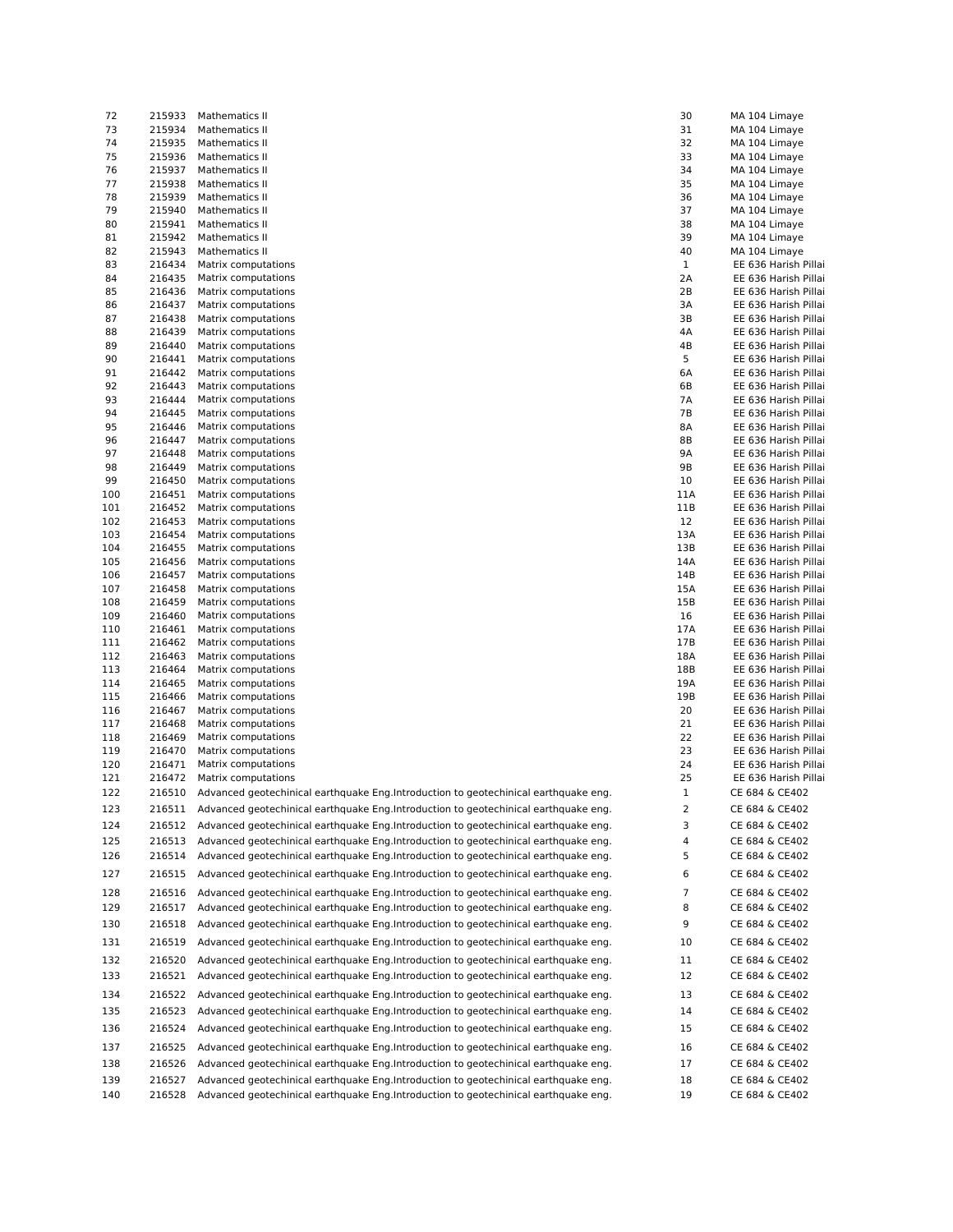| 141        | 216529           | Advanced geotechinical earthquake Eng.Introduction to geotechinical earthquake eng.                              | 20                  | CE 684 & CE402   |
|------------|------------------|------------------------------------------------------------------------------------------------------------------|---------------------|------------------|
| 142        | 216530           | Advanced geotechinical earthquake Eng. Introduction to geotechinical earthquake eng.                             | 21                  | CE 684 & CE402   |
| 143        | 216531           | Advanced geotechinical earthquake Eng.Introduction to geotechinical earthquake eng.                              | 22                  | CE 684 & CE402   |
| 144        | 216532           | Advanced geotechinical earthquake Eng. Introduction to geotechinical earthquake eng.                             | 23                  | CE 684 & CE402   |
| 145        | 216533           | Advanced geotechinical earthquake Eng.Introduction to geotechinical earthquake eng.                              | 24                  | CE 684 & CE402   |
| 146        | 216534           | Advanced geotechinical earthquake Eng.Introduction to geotechinical earthquake eng.                              | 25                  | CE 684 & CE402   |
| 147        | 216538           | Introduction to CMOS technology                                                                                  | $\mathbf{1}$        | EE-618           |
| 148        | 216539           | Large signal and small signal modeling of transistors                                                            | $\overline{2}$      | EE-618           |
| 149        | 216540           | Basic signal - stage amplifiers : lecture no.2 (R)                                                               | 3                   | EE-618           |
| 150        | 216541           | Interaction between CIR : performance parameters : lecture no.3A (R)                                             | 4                   | EE-618           |
| 151        | 216542           | Modeling of transister capacitances : lecture no.3B (R)                                                          | 5                   | EE-618           |
| 152        | 216543           | Frequency response of basic signal - stage amplifiers                                                            | 6A                  | EE-618           |
| 153        | 216544           | Frequency response of basic signal - stage amplifiers (continuation)                                             | 6B                  | EE-618           |
| 154<br>155 | 216545<br>216546 | Frequency response of basic signal - stage amplifiers (continuation)<br>Cascode amplifier                        | $\overline{7}$<br>8 | EE-618<br>EE-618 |
| 156        | 216547           | Cascode amplifiers (continuation)                                                                                | 8Β                  | EE-618           |
| 157        | 216548           | Differential amplifier                                                                                           | 9Α                  | EE-618           |
| 158        | 216549           | Differential amplifiers(continuation)                                                                            | 9Β                  | EE-618           |
| 159        | 216550           | Current mirrors                                                                                                  | 10                  | EE-618           |
| 160        | 216551           | Current mirrors (continuation)                                                                                   | 11                  | EE-618           |
| 161        | 216552           | Frequency response of differential amplifier                                                                     | 12A                 | EE-618           |
| 162        | 216553           | Band gap reference voltage                                                                                       | 12B                 | EE-618           |
| 163        | 216554           | Basic operational amplifiers                                                                                     | 13A                 | EE-618           |
| 164        | 216555           | Differential folded cascode amplifier                                                                            | 13B                 | EE-618           |
| 165        | 216556           | Feedback theory                                                                                                  | 14A                 | EE-618           |
| 166        | 216557           | Design challenges in cellular SOC                                                                                | 14B                 | EE-618           |
| 167        | 216558           | Introduction to noise modeling                                                                                   | 15                  | EE-618           |
| 168        | 216559           | Noise (continuation)<br>Noise (continuation)                                                                     | 16A                 | EE-618           |
| 169<br>170 | 216560<br>216561 | Comparators                                                                                                      | 16B<br>17           | EE-618<br>EE-618 |
| 171        | 216562           | Comparators (continuation)                                                                                       | 18                  | EE-618           |
| 172        | 216563           | Comparators (continuation)                                                                                       | 19                  | EE-618           |
| 173        | 216564           | Some of comparators circuits                                                                                     | 20                  | EE-618           |
| 174        | 216565           | Some of comparators circuits (continuation)                                                                      | 21                  | EE-618           |
| 175        | 216566           | Analog output stages                                                                                             | 22                  | EE-618           |
| 176        | 216567           | Introduction to Analog-to-digital converters                                                                     | 23                  | EE-618           |
| 177        | 216568           | Analog output stages(continuation)                                                                               | 24                  | EE-618           |
| 178        | 216569           | Analog output stages (continuation)                                                                              | 25                  | EE-618           |
| 179        | 216484           | Need for probability based design : concepts in geotechnical engineering                                         | $\mathbf{1}$        | CE-688           |
| 180        | 216485           | Sources of variability in geotechnical engineering                                                               | $\overline{2}$      | CE-688           |
| 181<br>182 | 216486<br>216487 | Basic probability theory - I: sample and sample space<br>Basic probabilty theory - II : events and various rules | 3<br>4              | CE-688<br>CE-688 |
| 183        | 216488           | Descriptors of randomness                                                                                        | 5                   | CE-688           |
| 184        | 216489           | Probability distributions for single random variables                                                            | 6                   | CE-688           |
| 185        | 216490           | Joint probability distributions for multiple random variables                                                    | $\overline{7}$      | CE-688           |
| 186        | 216491           | Analytical models for continuous random variables                                                                | 8                   | CE-688           |
| 187        | 216492           | Probability distributions for discrete random variables                                                          | 9                   | CE-688           |
| 188        | 216493           | Determination of probability distributions                                                                       | 10                  | CE-688           |
| 189        | 216494           | Confidence interval for the estimation of parameters                                                             | 11                  | CE-688           |
| 190        | 216495           | Randomness in response variable - I                                                                              | 12                  | CE-688           |
| 191        | 216496           | Randomness in response variable - II                                                                             | 13                  | CE-688           |
| 192        | 216497<br>216498 | Monte Carlo simulation technique and sensitivity analysis<br>Spatial variability                                 | 14                  | CE-688           |
| 193<br>194 | 216499           | Tests for verification of stationarity                                                                           | 15<br>16            | CE-688<br>CE-688 |
| 195        | 216500           | Regression analysis                                                                                              | 17                  | CE-688           |
| 196        | 216501           | Reliability analysis                                                                                             | 18                  | CE-688           |
| 197        | 216502           | Hasofer-Lind approach                                                                                            | 19                  | CE-688           |
| 198        | 216503           | Load-resistance factored design (LRFD)                                                                           | 20                  | CE-688           |
| 199        | 216504           | Response surface method                                                                                          | 21                  | CE-688           |
| 200        | 214506           | Greenhouse effect / Centre for Science and Environment.                                                          |                     |                  |
| 201        | 214507           | Can polar bears tread water / Centra fo Scienc and Environment                                                   |                     |                  |
| 202        | 214508           | Woman in paradise / Centre for Science and Environment.                                                          |                     |                  |
| 203        | 214509           | A D 2048 : the greenhouse effect / CSE                                                                           |                     |                  |
| 204        |                  | 214510 A D 2048 : the ozone alarm / CSE                                                                          |                     |                  |
| 205        |                  | 214511-12 Our beautifull planet / CSE                                                                            |                     |                  |
| 206        | 214513           | Save the ozon layer : every action counts / CSE                                                                  |                     |                  |
| 207        | 214514           | keeping the promise / CSE                                                                                        |                     |                  |
| 208<br>209 | 214516           | 214515 After kyoto / CSE<br>Oceans and climate change / CSE                                                      |                     |                  |
| 210        | 214517           | Cold heart of the ocean / CSE                                                                                    |                     |                  |
|            |                  |                                                                                                                  |                     |                  |

- 214518 Emission impossible / CSE
- 214519 Race to save the sky / CSE
- 214520 Europe in air / CSE